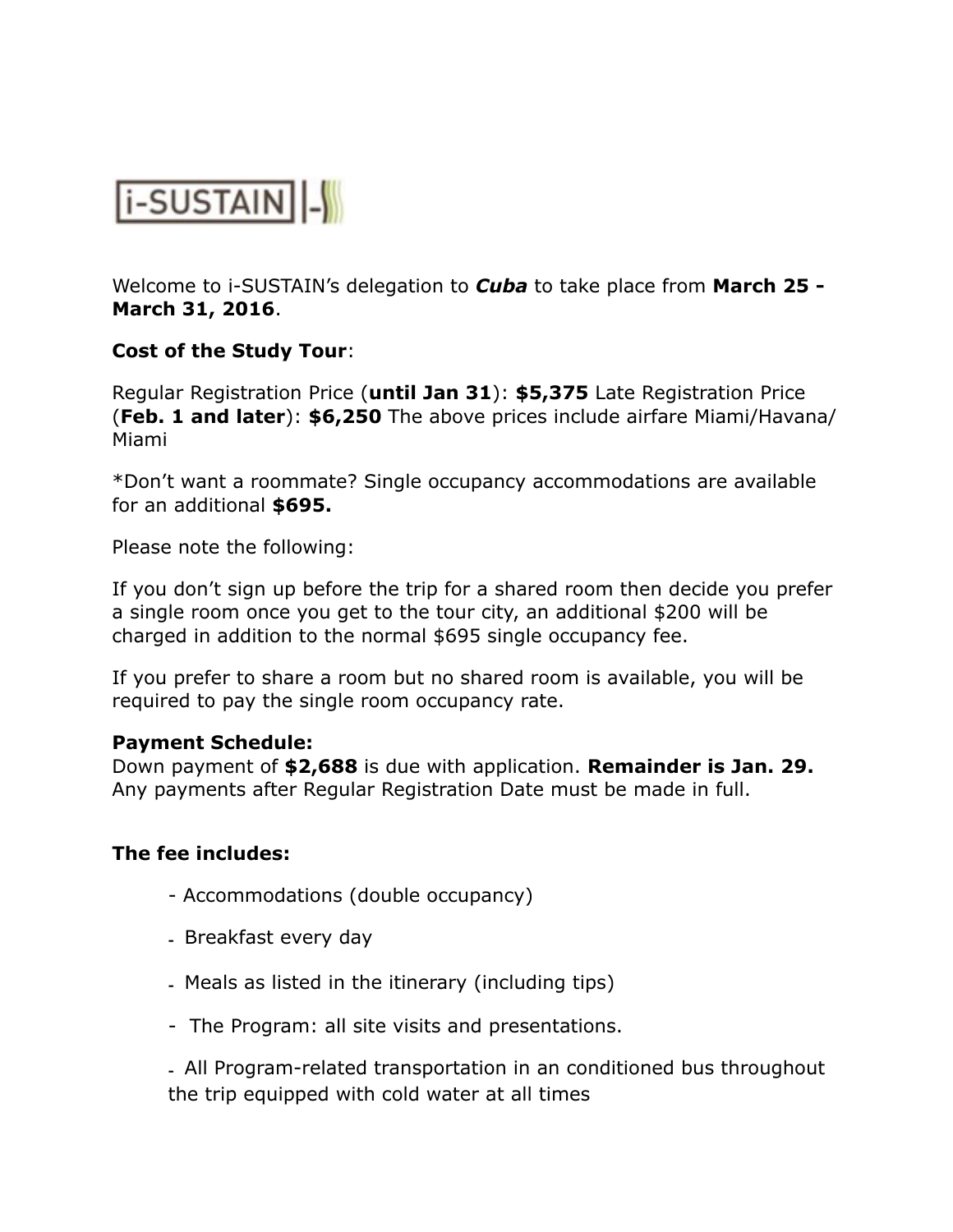- Admission to all museums and public buildings listed in itinerary
- Cuba Cultural Travel Escort and local Cuban tour guide
- Cuban Tourist Card/Visa
- CubanAirportDeparturetax(25CUC=\$25USD)

- Health insurance and emergency evacuation coverage (excluding pre- existing conditions)

-Compliance with US Treasury Department

# **The fee does not include:**

-Airline baggage fees (\$20 per bag, \$2.00 per pound over 44 pounds) -Airfare Miami/Havana/Miami -Meals other than listed on itinerary or described as on your own

-Gratuities for guide and driver (recommended amount is 5-7CUC per person per day for guide, and 3-5CUC

per person per day for driver) -Individualized hotel expenses (mini bar, room service, laundry fees, etc)

-Trip cancellation insurance

-Expenses at bars and nightclubs

### **Please note your passport must be valid for 6 months after the dates of travel.**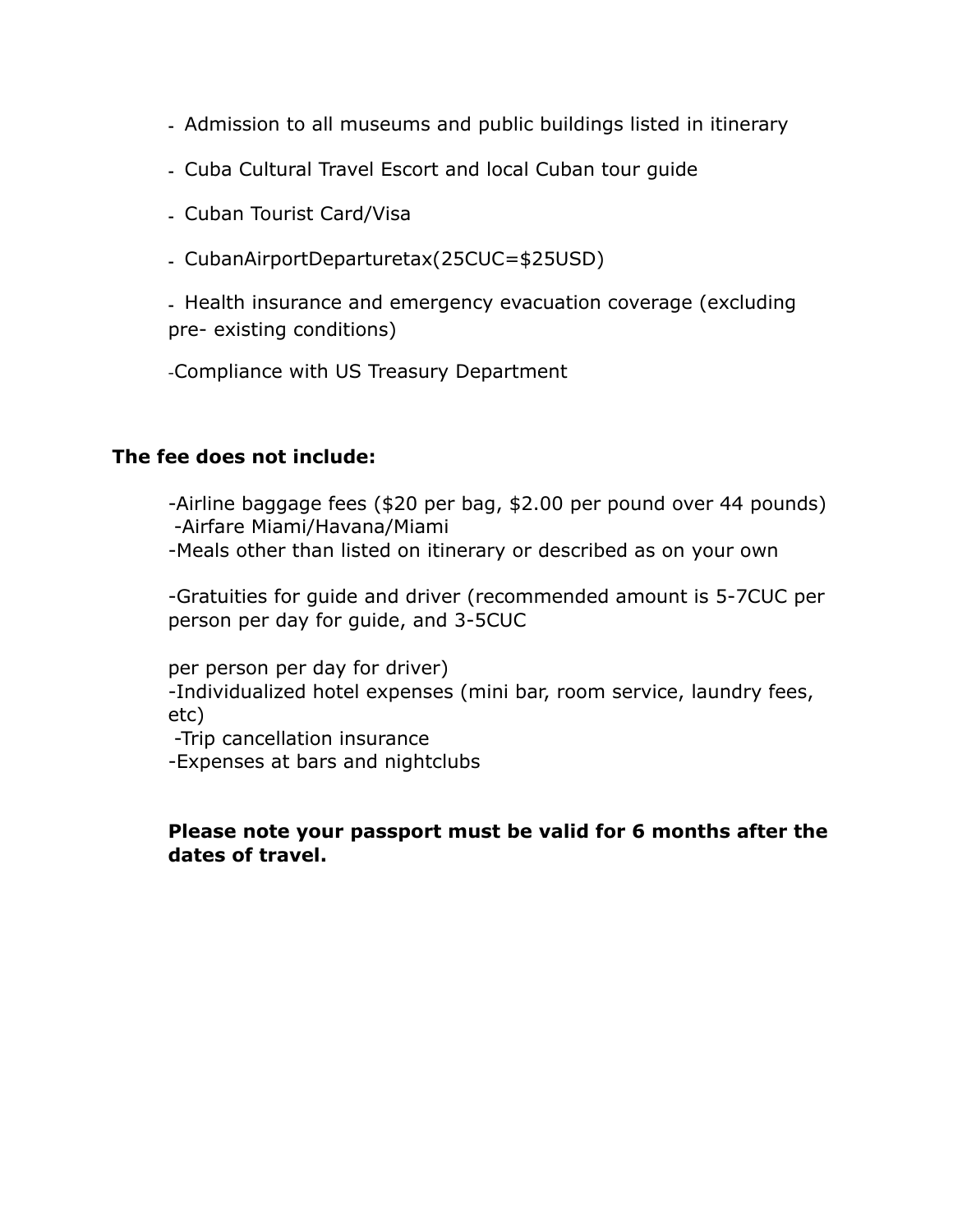# **Health Insurance/Travel Insurance**

Cuban Authorities have mandated that all tourists entering Cuba carry health insurance and emergency evacuation coverage. **This coverage is included**  as part of your airfare through the charter company. This coverage will pay your medical expenses (excluding pre-existing conditions) up to 25,000 CUC and pay up to 7,000 CUC for repatriation or transportation. You may choose to purchase additional coverage through a U.S. insurance provider though this is not mandatory to enter Cuba.

Though travel insurance is optional, it is highly recommend. It has been found that Travel Insurance Select to be a reliable partner. Act quickly to make sure you are eligible for early purchase benefits including the Pre-Existing Conditions Exclusion Waiver. Comprehensive insurance covers you for things like trip cancellation, trip interruption, or lost luggage. While we hope none of these unfortunate events occur, it is a relief to travelers when they have coverage.

Travel Insurance Services - www.travelinsure.com/cobrand/select/ cubaculturaltravel - (800) 937-1387

Please know that you are not limited to the above company. Other companies include:

Travel Guard - www.travelguard.com - (800) 826-4919 - (Agent ID 254276) Please note, trip cancellation insurance may not be purchased over the phone from Travel Guard.

TravelEx - www.travelex.com - (800) 228-9792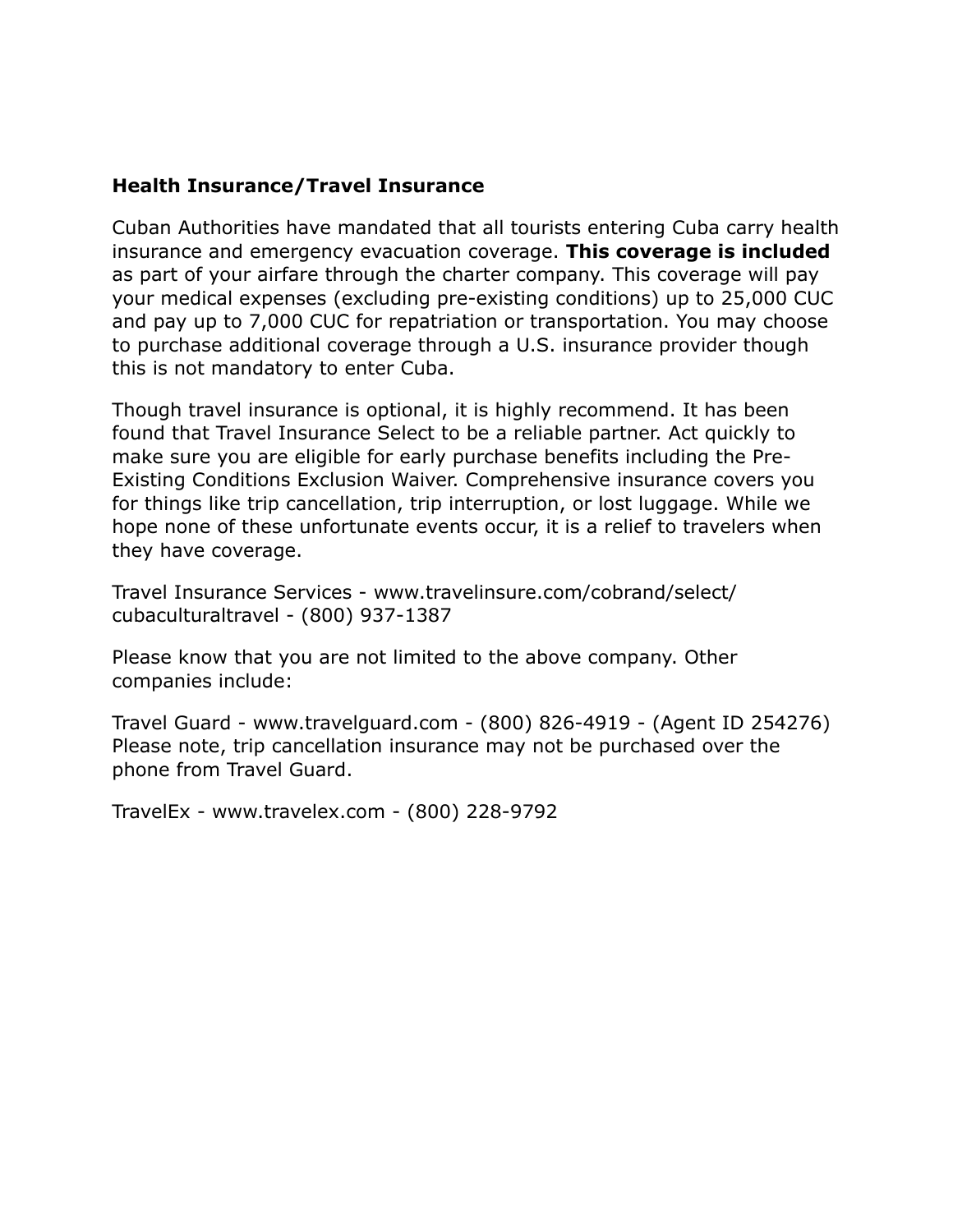# **Registration & Application Process**

Please complete the registration form below and include with your payment in the form of a check. We do not accept credit cards.

\_\_\_ Regular Registration Fee **\$5,375** \_\_\_ Late Registration Fee **\$6,250** \_\_\_ Single Occupancy Surcharge **\$695** 

Make checks payable to i-SUSTAIN, Inc. and mail to:

### **i-SUSTAIN 1018 E. Capitol St. NE Washington, DC 20003**

# **Registration Form (please complete)**

|                                                                                                                                                                                                                                              | Phone: ___________________________________Cell Phone: __________________________ |
|----------------------------------------------------------------------------------------------------------------------------------------------------------------------------------------------------------------------------------------------|----------------------------------------------------------------------------------|
|                                                                                                                                                                                                                                              |                                                                                  |
| Assistant's<br>Name: Name and the second contract of the second contract of the second contract of the second contract of the second contract of the second contract of the second contract of the second contract of the second contract of |                                                                                  |
|                                                                                                                                                                                                                                              |                                                                                  |
|                                                                                                                                                                                                                                              |                                                                                  |
|                                                                                                                                                                                                                                              |                                                                                  |
|                                                                                                                                                                                                                                              |                                                                                  |
|                                                                                                                                                                                                                                              |                                                                                  |